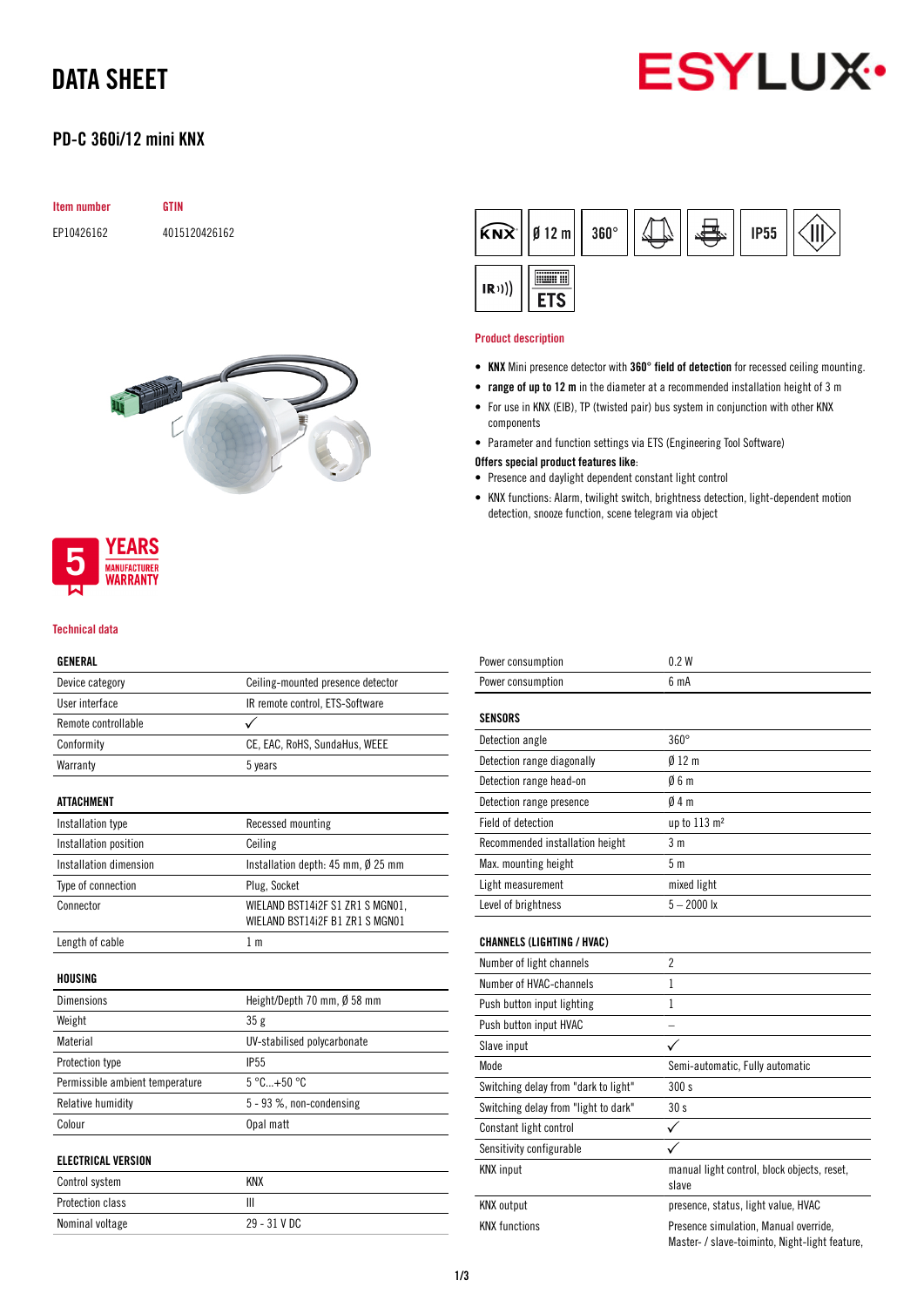# DATA SHEET

# PD-C 360i/12 mini KNX

# **ESYLUX**

| Item number | <b>GTIN</b>   |
|-------------|---------------|
| EP10426162  | 4015120426162 |

|                       | Sensitivity configurable, Sends a telegram at<br>regular intervals |
|-----------------------|--------------------------------------------------------------------|
| Channel               | <b>C1</b> Lighting                                                 |
| <b>Function</b>       | Switching, Regulate                                                |
| Switch contact        | Bus system                                                         |
| Push button input     |                                                                    |
| Impulse mode          |                                                                    |
| Switch-off delay time | 30 s720 min (adjustable in steps)                                  |
| Orientation light     | disabled/10 - 50 $\%$ , 2 values can be selected                   |
| Channel               | <b>C2</b> Lighting                                                 |
| <b>Function</b>       | Switching, Regulate                                                |
|                       |                                                                    |

| Offset setting                           | c2 offset from c1 $(-80 % to +80 %)$             |
|------------------------------------------|--------------------------------------------------|
| Push button input                        |                                                  |
| Switch-off delay time                    | 10 s60 min (adjustable in steps)                 |
| Orientation light                        | disabled/10 - 50 $\%$ , 2 values can be selected |
| Switch-off delay time, orientation light | $60 s$ 250 min                                   |
|                                          |                                                  |
| Channel                                  | C3 HVAC                                          |
| <b>Function</b>                          | Switching                                        |
| Push button input                        |                                                  |
| Switch-on delay                          | 120 s30 min                                      |

## Factory settings

| GENERAL                                       |      |  |
|-----------------------------------------------|------|--|
| Sensitivity                                   | 100% |  |
| Orientation light ON                          |      |  |
| Orientation light, depending on<br>brightness |      |  |

Deviation (%) 0 %

Luminous efficiency switch-on value 60 %

| CHANNELS (LIGHTING / HVAC)              |                    |
|-----------------------------------------|--------------------|
| Channel                                 | <b>C1</b> Lighting |
| Operating mode                          | fully automatic    |
| Level of brightness/switching threshold | $500 \text{ lx}$   |
| Switch-off delay time                   | $5 \text{ min}$    |

### Accessories

| <b>Product designation</b>           | Item number | <b>Product description</b>                                                                                                                                          | <b>GTIN</b>   |
|--------------------------------------|-------------|---------------------------------------------------------------------------------------------------------------------------------------------------------------------|---------------|
| Adapter                              |             |                                                                                                                                                                     |               |
| COMPACT MINI SPOTLIGHT ADAPTER 51/25 | EP10426391  | Adapter for COMPACT MINI (8 m and 12 m) series for installing motion and presence detectors in<br>spotlights (illuminant size QR-CBC51-Ø 51 mm) with retaining ring | 4015120426391 |
| <b>Remote control</b>                |             |                                                                                                                                                                     |               |
| ESY-Pen                              | EP10425356  | ESY-Pen and ESY-App, two tools for every task: (1) Parameterisation, (2) remote control, (3) light<br>measurement, (4) project management                           | 4015120425356 |
| REMOTE CONTROL PDI/USER              | EM10425547  | IR remote control for end users of presence detectors                                                                                                               | 4015120425547 |
| TELESCOPE MAGNET                     | EC10430022  | Telescope magnet                                                                                                                                                    | 4015120430022 |